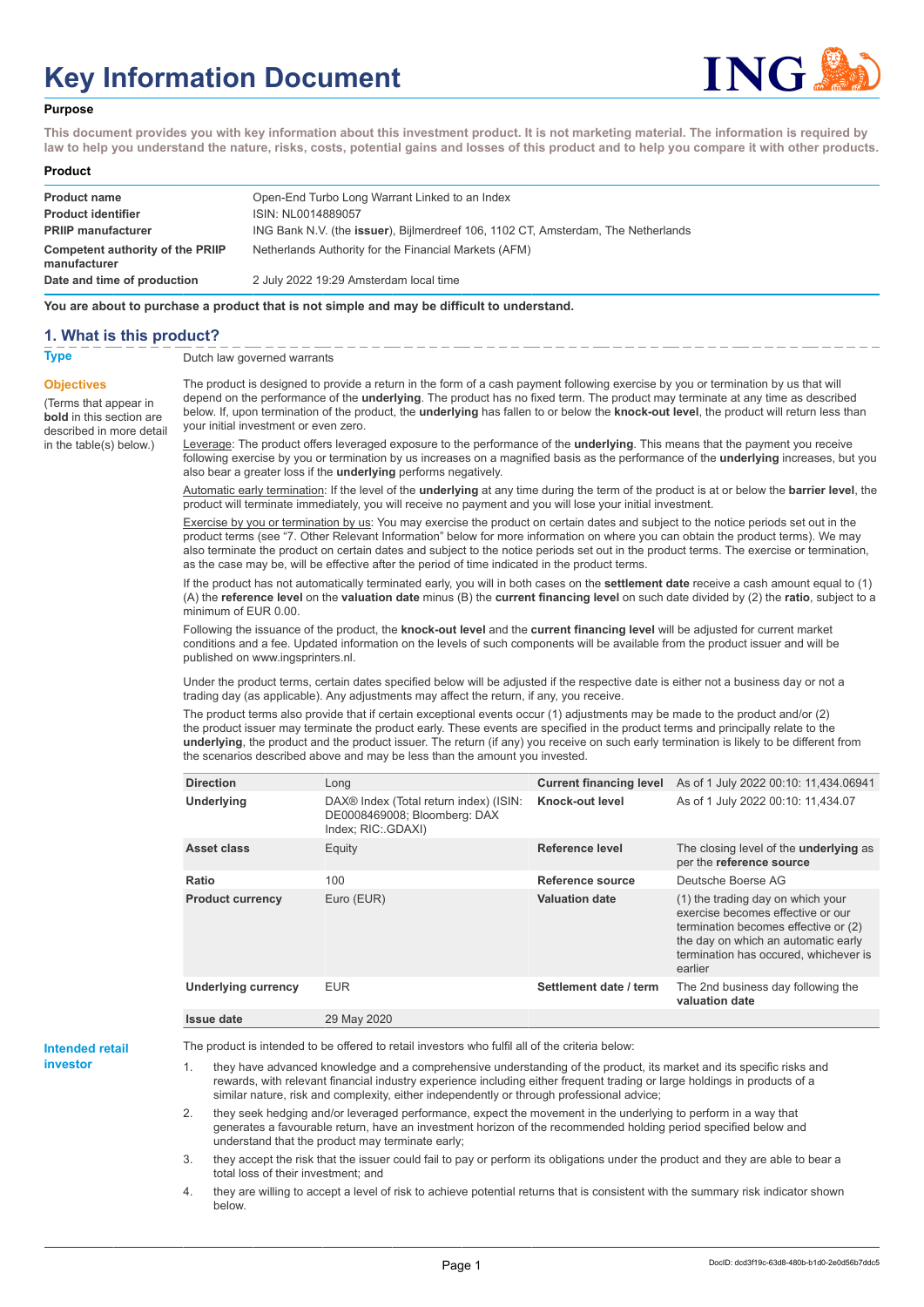# **2. What are the risks and what could I get in return?**

**Risk indicator**

**Performance scenarios**



thereto as specified in the section "7. Other relevant information" below.

#### **Market developments in the future cannot be accurately predicted. The scenarios shown are only an indication of some of the possible outcomes based on recent returns. Actual returns could be lower.**

| <b>Investment: EUR 10,000</b> |                                                                           |                                |
|-------------------------------|---------------------------------------------------------------------------|--------------------------------|
| <b>Scenarios</b>              |                                                                           | 1 day                          |
|                               |                                                                           | (Recommended holding period)   |
| <b>Stress scenario</b>        | What you might get back after costs<br>Percentage return (not annualised) | <b>EUR 0.00</b><br>$-100.00\%$ |
| Unfavourable scenario         | What you might get back after costs<br>Percentage return (not annualised) | EUR 9,214.39<br>$-7.86%$       |
| <b>Moderate scenario</b>      | What you might get back after costs<br>Percentage return (not annualised) | EUR 10.617.56<br>6.18%         |
| <b>Favourable scenario</b>    | What you might get back after costs<br>Percentage return (not annualised) | EUR 11,836,00<br>18.36%        |

The average returns shown in the above table are not annualised, which means they may not be comparable to the average returns shown in other key information documents.

This table shows the money you could get back over the next day under different scenarios, assuming that you invest EUR 10,000.

The scenarios shown illustrate how your investment could perform. The recommended holding period for this product is less than one year. The figures are therefore not calculated on a per year basis, but for the recommended holding period. Figures in this section and "4. What are the costs?" are therefore not comparable with figures given for products with a recommended holding period of at least one year. The scenarios presented are an estimate of future performance based on evidence from the past on how the value of this investment varies, and are not an exact indicator. What you get will vary depending on how the market performs and how long you keep the product. The stress scenario shows what you might get back in extreme market circumstances, and it does not take into account the situation where we are not able to pay you.

This product cannot be easily cashed in. This means it is difficult to estimate how much you would get back if you cash in before the recommended holding period. You will either be unable to cash in early or you will have to pay high costs or make a large loss if you do so.

The figures shown include all the costs of the product itself, but may not include all the costs that you pay to your advisor or distributor. The figures do not take into account your personal tax situation, which may also affect how much you get back.

Buying this product holds that you think the level of the underlying will increase.

Your maximum loss would be that you will lose your investment.

## **3. What happens if ING Bank N.V. is unable to pay out?**

You are exposed to the risk that the issuer might be unable to meet its obligations in connection with the product for instance in the event of bankruptcy or an official directive for resolution action. This may materially adversely affect the value of the product and could lead to you losing some or all of your investment in the product. The product is not a deposit and as such is not covered by any deposit protection scheme.

### **4. What are the costs?**

The Reduction in Yield (RIY) shows what impact the total costs you pay will have on the investment return you might get. The total costs take into account one-off, ongoing and incidental costs.